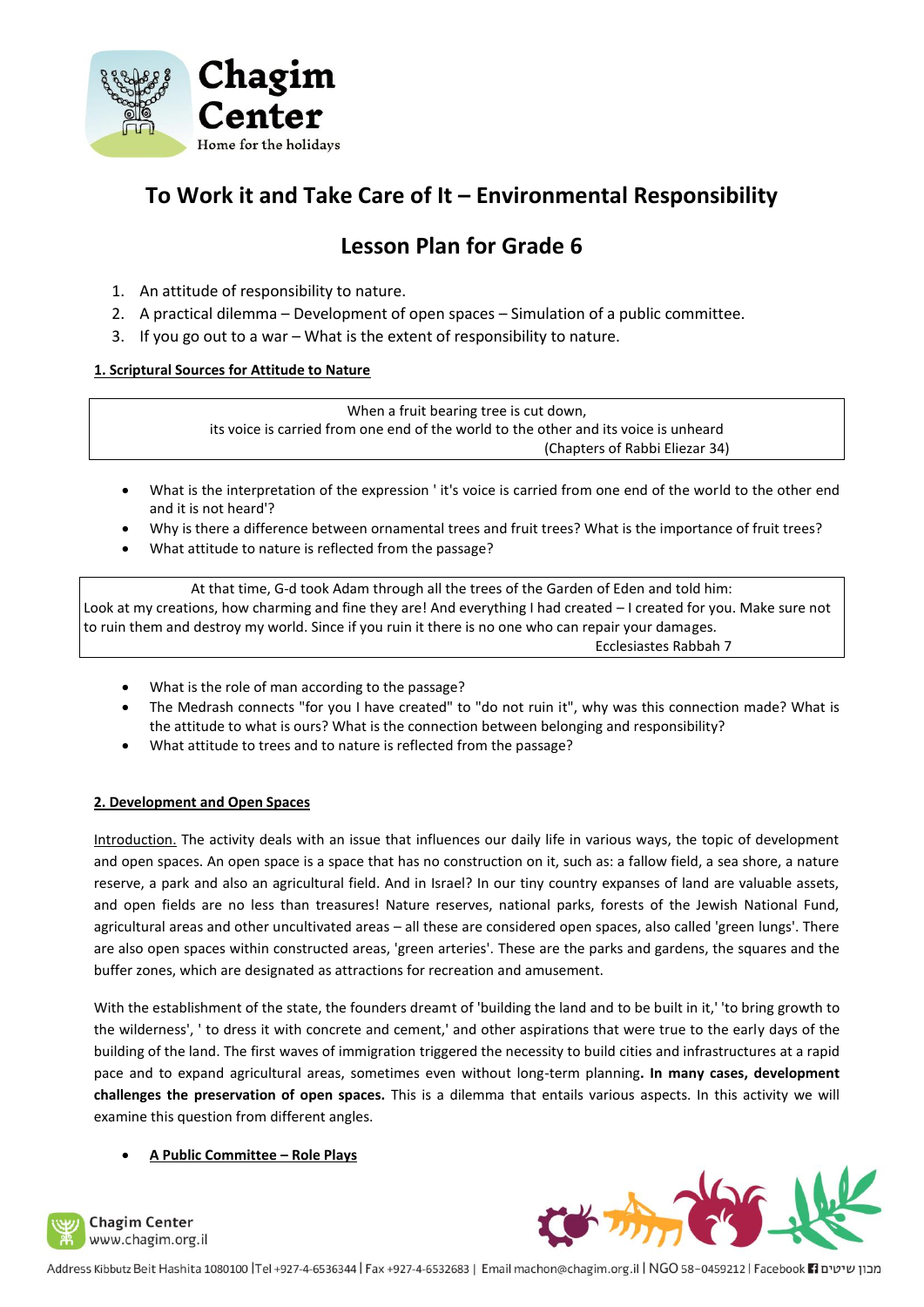

Divide the class in groups of 6 students each. Each group serves as a public committee faced with the dilemma which it must resolve. Every group receives an instruction sheet to carry out the procedure. Every student receives a card detailing the role he must simulate as a representative of a faction or an interested party in the discussed issue. Every student must read his role and consider his opinion in this subject and to come up with arguments to use in convincing the rest of the members of his committee. It is possible to have those with identical roles convene for shared considerations and to consolidate their arguments. You can change the name of the given town to the name of your city or to a nearby location, in order to bring the issue closer to the students' reality.

## Group Discussions

In the simulation groups the participants express their personal opinions about the question on hand, and they cast votes for the suggestion.

#### General Discussion

Every group must report about its discussion and its results in the simulation framework and then?

- 1. What were the arguments for building an industrial park and what were the arguments against it?
- 2. What new arguments came up in the discussion that you hadn't thought about previously?
- 3. What, in your opinion would happen in reality in a similar situation?
- 4. What is a Zionist position? Which arguments are Zionist arguments and which aren't?
- 5. What is the best solution in your opinion?
- 6. Are there additional solutions that could resolve the tension between the need for development to the need to preserve open spaces?

# **Instructions for a Public Committee in Question of Building an Industrial Park**

A suggestion to build an industrial park near the town of Ma'ale Tzion, a peripheral town in the north, was presented to the Ministry of Industry, Trade and Labor. The intent of the park is to encourage employment and to contribute to the development of the area and to prevent negative migration (abandonment of the city). Many residents and also many "green" organizations initiated a public opposition to the plan.

#### **You serve as the public committee set up by the government to decide whether to accept the plan or not.**

#### Personal Assignment

Study your role, using the imaging card and the background material:

- Who are you?
- What is your position in regard to the creation of the industrial park?
- On what grounds can you persuade the fellow members of your committee?
- Which compromises are you willing to arrive at?

#### Convene for a Discussion

- Introduce yourself, who are you? What is your occupation/role?
- Present your positions, try to persuade the fellow members of your committee.
- Cast votes, which decision was accepted?
- Are there other possibilities for a solution?

#### **Members of the Public Committee – Role Cards**



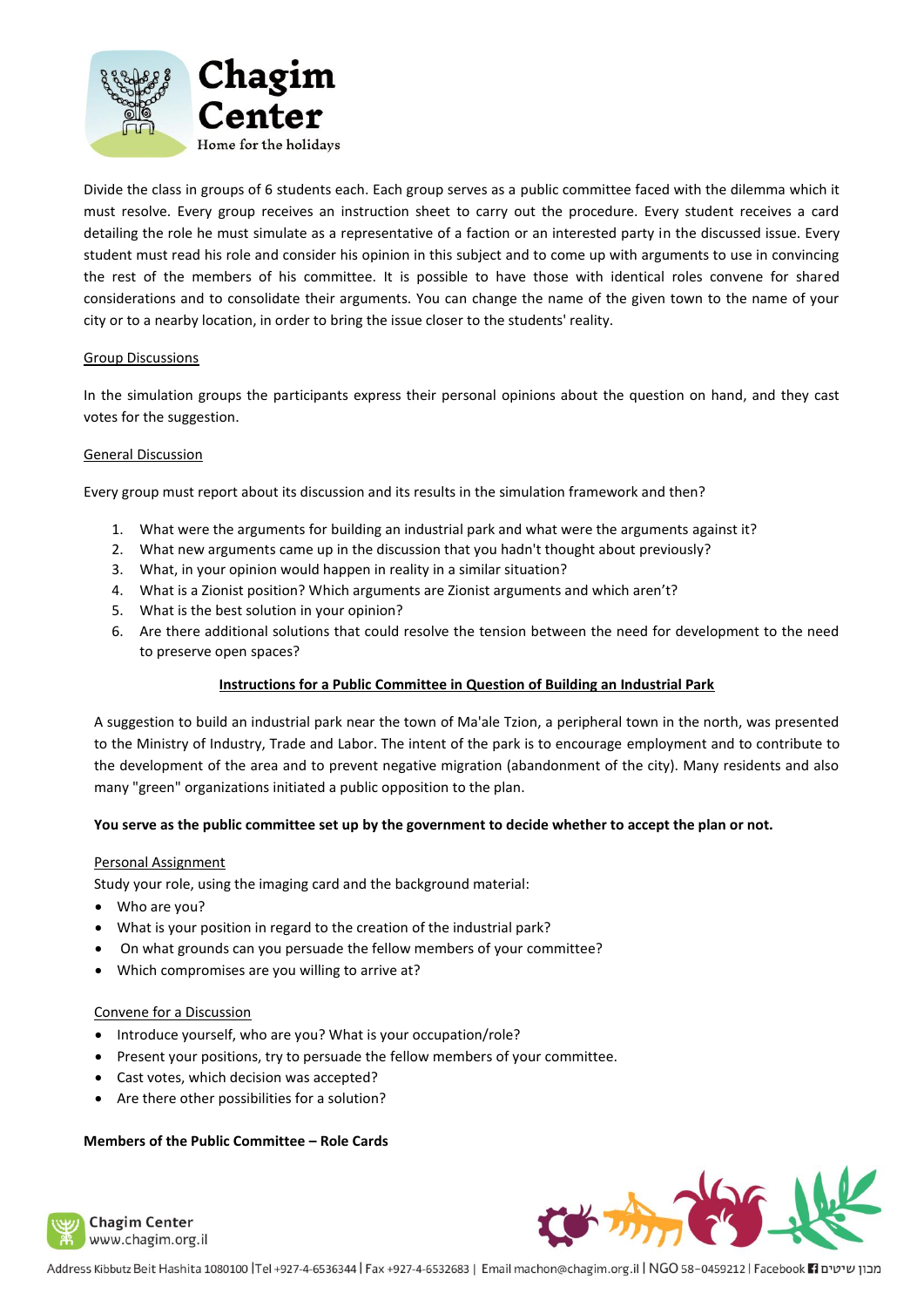

## Or Caspi – Representative of the Ministry of Industry, Trade and Labor

It is your responsibility to encourage employment in the north. You must show an increase in the number of positions offered. Ma'ale Tzion, and settlements in the region suffer from a high unemployment rate and that the establishment of the park will lead to an increase in job offers. Your office supports the establishment of the park and the allocation of funds for the creation of as many production plants as possible, as well as grants provided according to the number of employees in each plant.

## Gal Ra'anan – Representative of the Ministry of Environmental Protection

It is your responsibility to plan landscape construction and open spaces in the north and the valleys. You must take care of the 'green lungs' in the area in general and especially of those near cities. It is known that some of the plants planned to be built in the park are liable to create pollution of air and water and become a source of noise and damage to the landscape and to the quality of life of residents of the area. The factories may also harm the tourism that is beginning to grow in the region. Your ministry is opposed to the park, but if it is established, the ministry will condition this with forwarding some of the government grants to plants – to prevent environmental hazards.

Daniel Sadeh – Farmer in a Moshav in the region. Some of his fields are located in the area designated for the building of the park

In your opinion, agriculture is a value, not just a livelihood. The connection to the land and the right to it depends on your work on the land. You oppose the establishment of the park because it would harm agriculture and nature in the area, and also because of the damage to your income and to those of your fellow farmers. However, the proceeds from agriculture are not high and the compensation you could receive for the land, if it is high enough, may help your immediate financial situation, especially since some of your children will attend and others are already in the midst of their academic studies and you want to help them with their education costs and in acquiring lucrative professions.

#### Sharon Tzioni – Mayor of Ma'ale Tzion

Many of your city's residents have financial and employment problems. Unemployment is high, and there is not much development and trade in the city and the region. Construction of the park is an opportunity for additional employment, and for keeping the residents of the city and its surroundings in the area and would attract additional population to the region. The park initiative would bring in funds to be invested in the region and in the surrounding area. Therefore, you support the establishment of the park even though the residents living near the designated site are opposed to its establishment and may make it difficult for you in the upcoming election campaign.



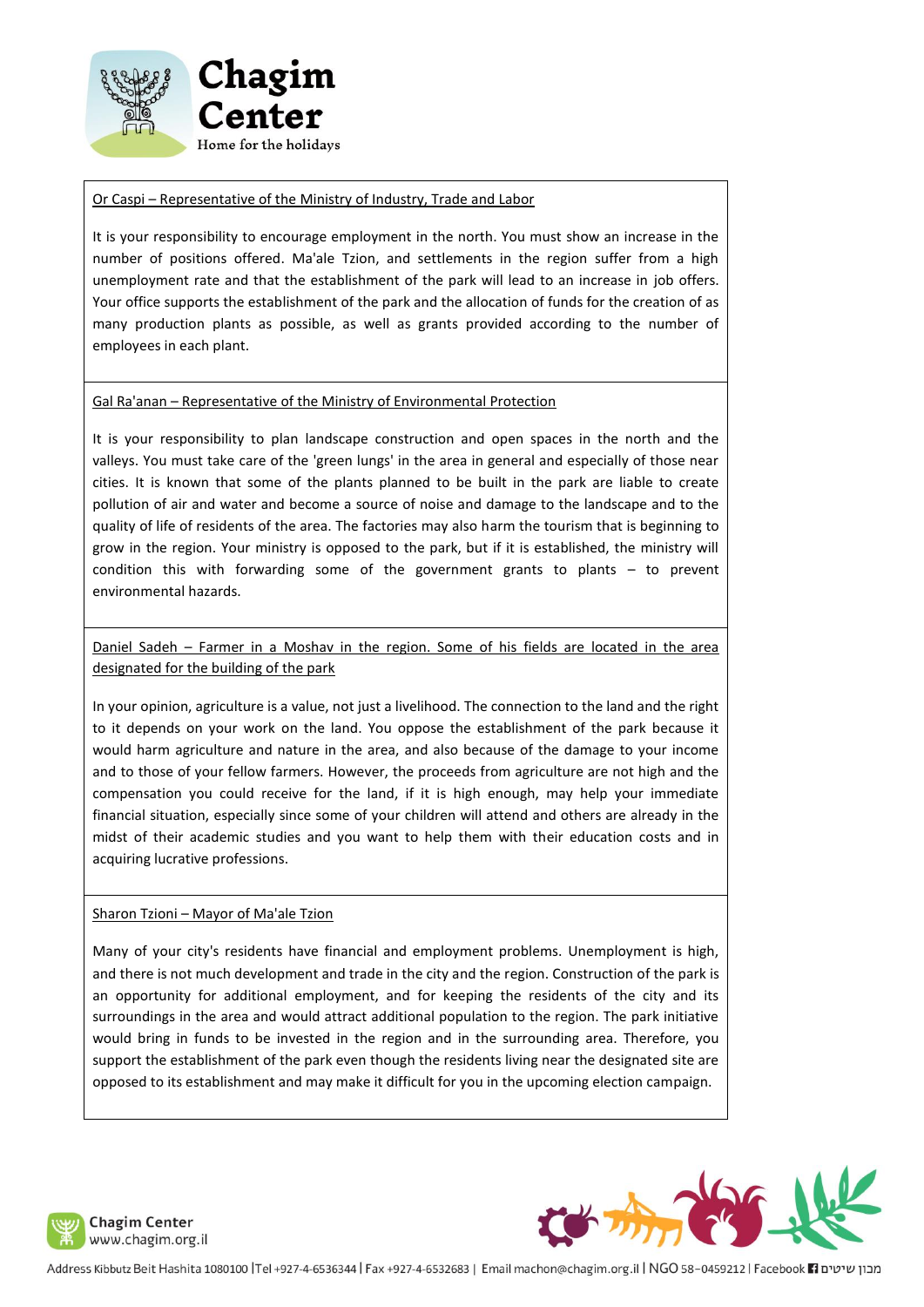

## Moran Chai – Representative of Nature Reserves

Your office objects to the establishment of the park because of the expected damage to nature as a result of its construction and the operations of the plants. Your office claims that the park is too close to the nearby antiquities site and the Ma'ayan Tzion Reserve and may damage archeology and the flora and fauna in these areas and their surroundings. According to the Nature Reserves Office it was promised the capacity to expand the area of gardens in this region in order to encourage tourism.

## Tal Matzliach – A Businessman Interested in Building a Plant in the new Industrial Park

The establishment of the park will allow you to receive grants and good conditions for the technological plant you intend to put up. The plant will employ about 50 workers in its first stage and then it may develop and employ additional workers. You grew up in Ma'ale Tzion and you have an attachment and responsibility to the place and its success. Nonetheless, you were given the option to build your plant in the Haifa Bay, and if it is not built locally you will build your plant there.

## **3. When you Lay Siege to a City – The Attitude to Trees at a Time of War**

Deuteronomy 20, 19 "When you lay siege to a city for a long time, battling it to capture it, do not destroy its trees by putting an ax to them, because you can eat their fruit. Do not cut them down. Are the trees people, that you should besiege them?"

Rashi: Is a man – a tree that would go into the siege in fear of you and would suffer hunger and thirst just as the dwellers of the city? Why would you destroy it?

- What is the described situation?
- What is the explanation why it is prohibited to cut the tree?
- "Since man is a tree of the field" is it a statement or a question? What type of question is it?